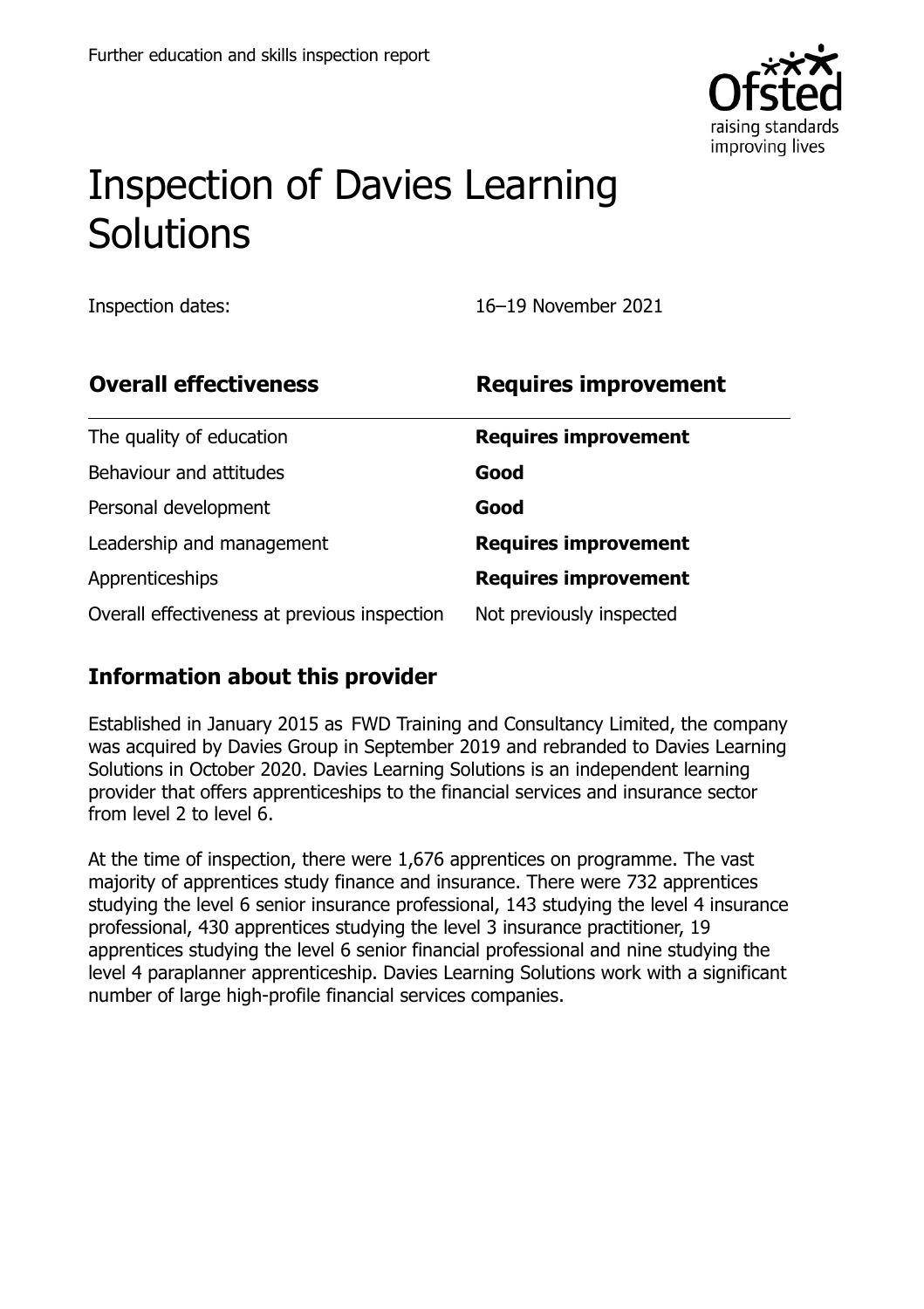

#### **What is it like to be a learner with this provider?**

Apprentices enjoy learning in a calm and organised environment. Their attendance to training sessions is good. They have access to high-quality training materials and are respectful to their coaches. Most apprentices feel well supported by coaches.

Apprentices feel safe at work. They are aware of the risks related to radicalisation and extremism in the context of their work environment. They recognise the importance of being vigilant while living, working, and travelling in London.

In the early stages of the pandemic, coaches adapted the curriculum to bring forward learning on mental health and well-being. This helped apprentices to develop their resilience to mental health issues, while working from home.

Too few apprentices know what they need to do for their end-point assessment. Apprentices studying the level 6 financial services professional apprenticeship are unclear what they need to do for this assessment. As a result, they do not know how to achieve the grades of which they may be capable.

Apprentices too often undergo teaching from multiple coaches over a short period of time. Consequently, apprentices become demotivated and frustrated, and a few apprentices lack motivation to achieve.

Apprentices do not always value the apprenticeship they are studying. They often want to achieve their professional qualifications and then leave the programme. As a result, too many apprentices, particularly at level 6, leave the apprenticeship.

#### **What does the provider do well and what does it need to do better?**

Leaders have developed a specialist apprenticeship curriculum that meets the needs of a diverse employment sector with a particular focus on finance and insurance. They work with the sector's leading employers to create a bespoke curriculum of learning for their employees. For example, they teach apprentices to work in roles that require an expertise in credit control and, at higher level, in credit management.

Leaders have aligned, structured, and sequenced what they teach to the apprenticeship standards well. They use one-to-one coaching to personalise and relate learning to the apprentices' job roles. They develop and design schemes of work for flexible modular teaching. The curriculum builds on complexity by starting with foundation knowledge progressing to advanced levels of learning. As a result, apprentices build their knowledge incrementally, enabling them to remember more.

Leaders have not made sure that the first cohorts of apprentices on the level 6 insurance professional standard received a positive learning experience. The initial cohort went through a range of challenges that hindered their progress. For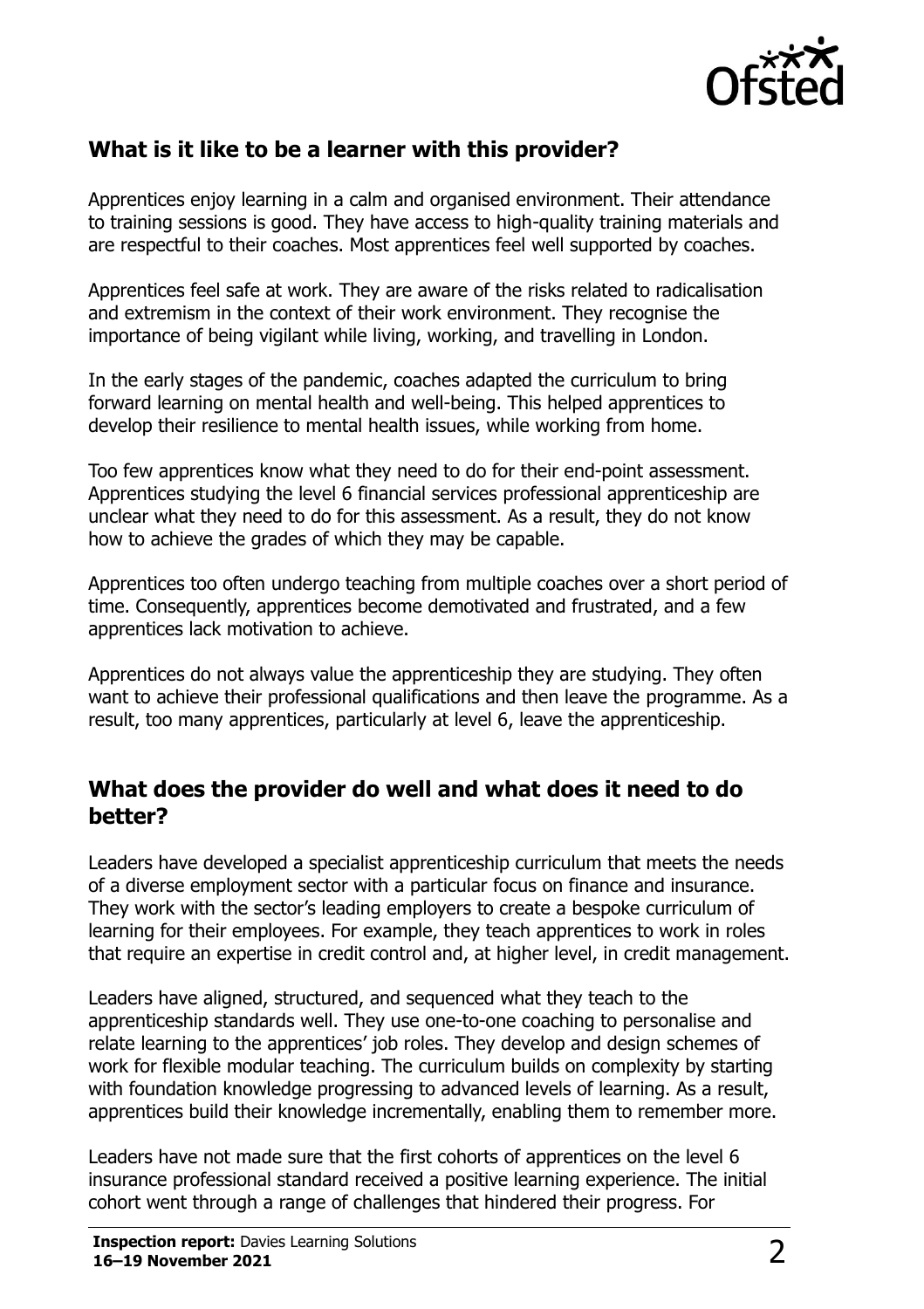

example, many apprentices on the level 6 insurance professional standard did not clearly understand the expectations of the apprenticeship. As a result, most apprentices left. Many apprentices left following the successful achievement of the professional qualifications without then finishing the final apprenticeship assessment. Others, who have now moved job roles, are still struggling to complete their apprenticeship. As a result, too many apprentices do not complete their apprenticeship.

Coaches proficiently plan and teach the technical and professional skills of the apprenticeship standards. They use workshops to develop apprentices' wider skills such as presenting data to a good standard. They teach modules that are relevant to the workplace, for example, business environment and organisation content, credit control and regulatory practice. As a result, apprentices learn the technical language that allows them to communicate effectively within the workplace.

Too few apprentices receive effective continuity of coaching. For example, one apprentice, over an eight-month period, worked with four different coaches. Another apprentice, on a different programme, worked with three different coaches, over a 12-month period. These changes cause frustration and confusion for apprentices. As a result, a few apprentices now lack motivation.

Coaches have a high level of experience of financial services and insurance. They know and understand the apprentices' job roles well. They use examples from their sector experience to teach apprentices. For example, during the pandemic, coaches introduced apprentices to procedures by the financial services authority in relation to business interruption insurance. They used appropriate and recent examples to help show the importance of circumstances that impact on the insurance industry. As a result, apprentices develop up-to-date new skills and knowledge.

Most apprentices receive helpful feedback on their work. Coaches provide useful feedback on assignments which includes specific guidance to improve apprentices' use of grammar. Feedback on assessed work helps apprentices to improve the quality of their assignment content and gather appropriate evidence. However, this is not always the case with some apprentices waiting long periods of time to receive feedback, which is not timely.

Apprentices rapidly develop their confidence as a result of their training. They undertake rotations in underwriting, claims, brokering and other areas of their business to help them make informed decisions about their next steps. They complete an analysis of their own strengths and weaknesses and maintain their personal development performance as part of their apprenticeship programme. Most apprentices benefit from career and personal aspiration discussions with coaches. However, a minority of coaches do not share suitable information on progression opportunities for apprentices. For example, apprentices on the level 4 para-planner apprenticeship are not aware of opportunities available to them at the end of their apprenticeship. As a result, they are unable to make an informed decision about their next steps.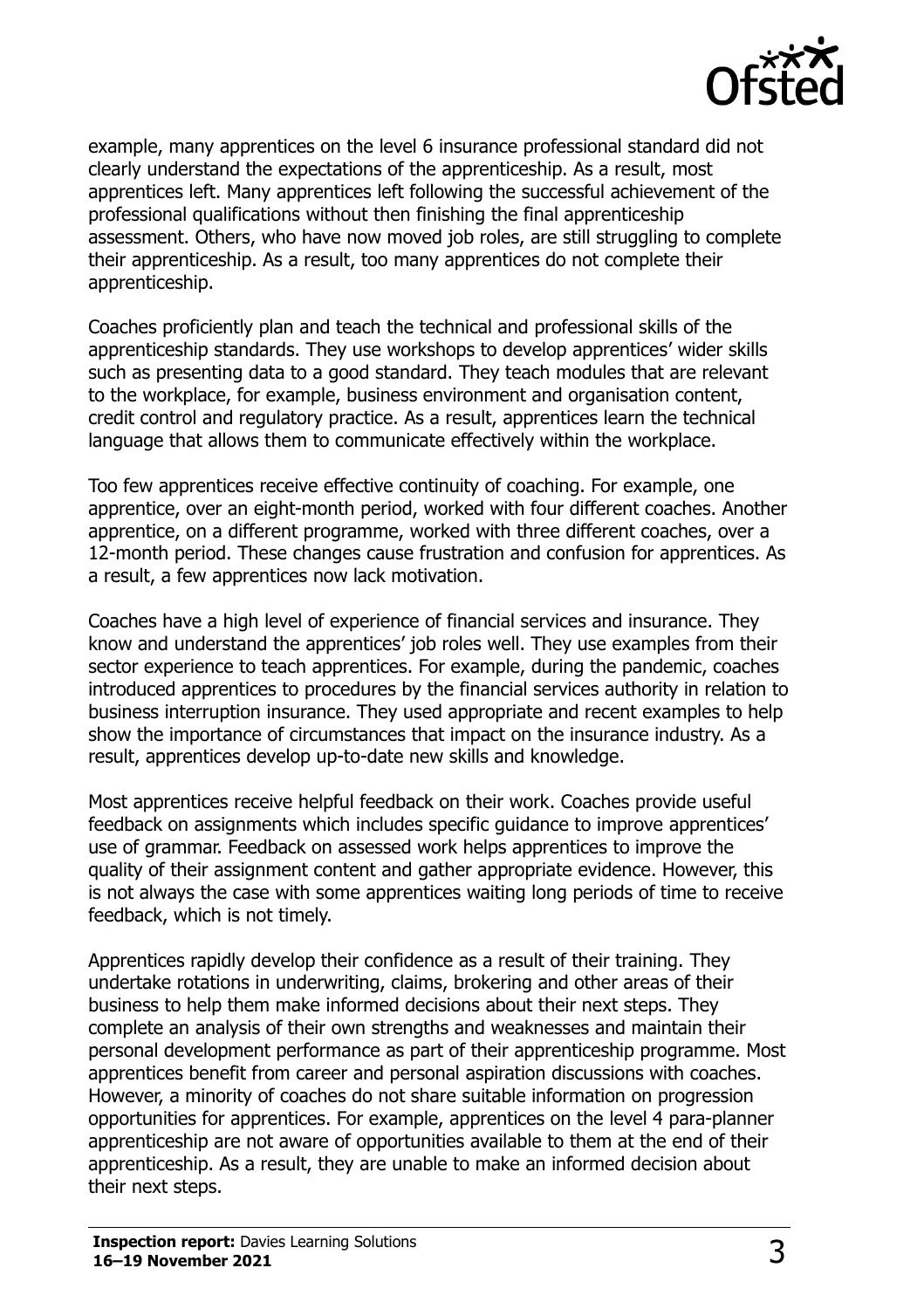

Leaders have a secure understanding of the quality of training. They rightly recognise problems with the level 6 insurance professional standard. For example, they identified concerns with recruiting apprentices, with the design and teaching of the curriculum, and that coaches place too much emphasis on apprentices completing their portfolios rather than on teaching new knowledge and skills. As a result, leaders put in place a range of quality assurance activities to monitor apprentices' progress and the quality of teaching. They improved how they recruit apprentices and sharpened their focus on teaching and learning. However, it is too early to see the impact of these actions.

Governors have good experience in areas such as further education and the financial sector. They undertake appropriate training to develop knowledge and understanding in areas outside of their expertise. This enables them to contribute to, and challenge across all areas under review. As a result, governors know the strengths and weaknesses of the provision. They provide appropriate support and challenge to senior leaders where needed to secure improvements.

#### **Safeguarding**

The arrangements for safeguarding are effective.

Leaders and employers have put in place comprehensive arrangements to ensure the safety and well-being of their apprentices. For example, apprentices are aware of employers' procedures, emails, and the helplines they need to use when reporting concerns at work. They know the procedures needed to follow to stay safe in a secure office environment with restricted access. They have not experienced bullying and harassment in the workplace but know what to do if they did. As a result, apprentices understand their role and responsibilities in safeguarding and staying safe.

Leaders ensure that appropriate pre-employment checks are carried out for all new employees. These include disclosure and barring service checks, the right to work in the United Kingdom, and checking references. They have a comprehensive understanding of safeguarding and the 'Prevent' duty requirements. They have in place appropriate policies and procedures associated with these subjects. The designated safeguarding leaders are appropriately trained. All staff receive suitable training as part of their induction on safeguarding and the Prevent duty, which is updated annually.

#### **What does the provider need to do to improve?**

■ Leaders should ensure that apprentices on the level 6 insurance professional standard are supported to achieve their full apprenticeship programme and receive a high-quality learning experience.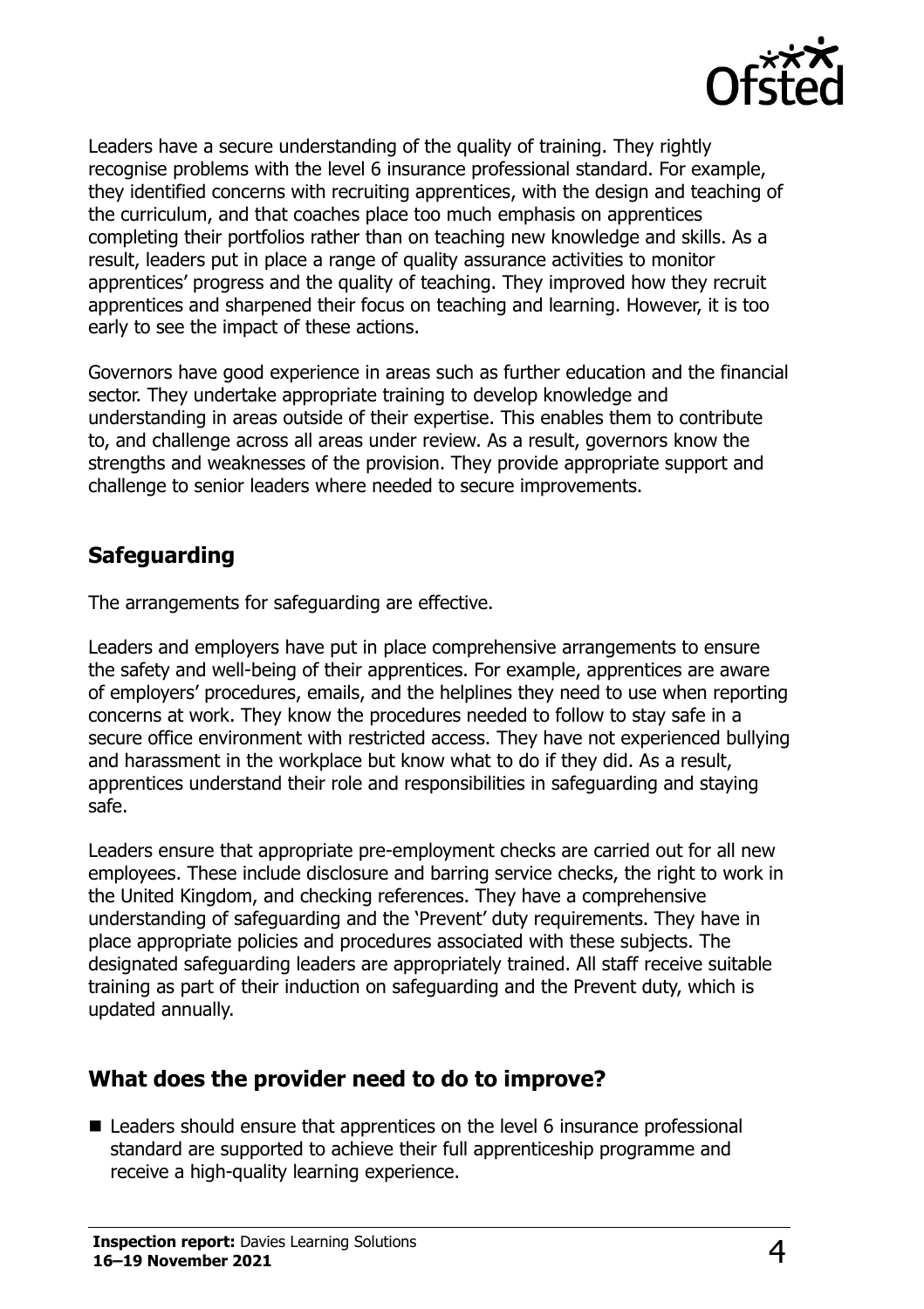

- Leaders should create stability within their coaching work force to ensure continuity for apprentices over the duration of their apprenticeship. They must ensure apprentices receive a consistent approach to their education which is motivational.
- Leaders should recruit apprentices who are suited to the programme. Leaders need to make sure they examine apprentices' prior experience and their commitment to the apprenticeship before enrolling them onto a programme of study.
- Coaches should ensure that apprentices know what they need to do as part of their end-point assessment, to ensure they achieve the grades of which they are capable.
- Staff should provide apprentices on all programmes with impartial careers advice and guidance. Apprentices should know the progression opportunities available to them.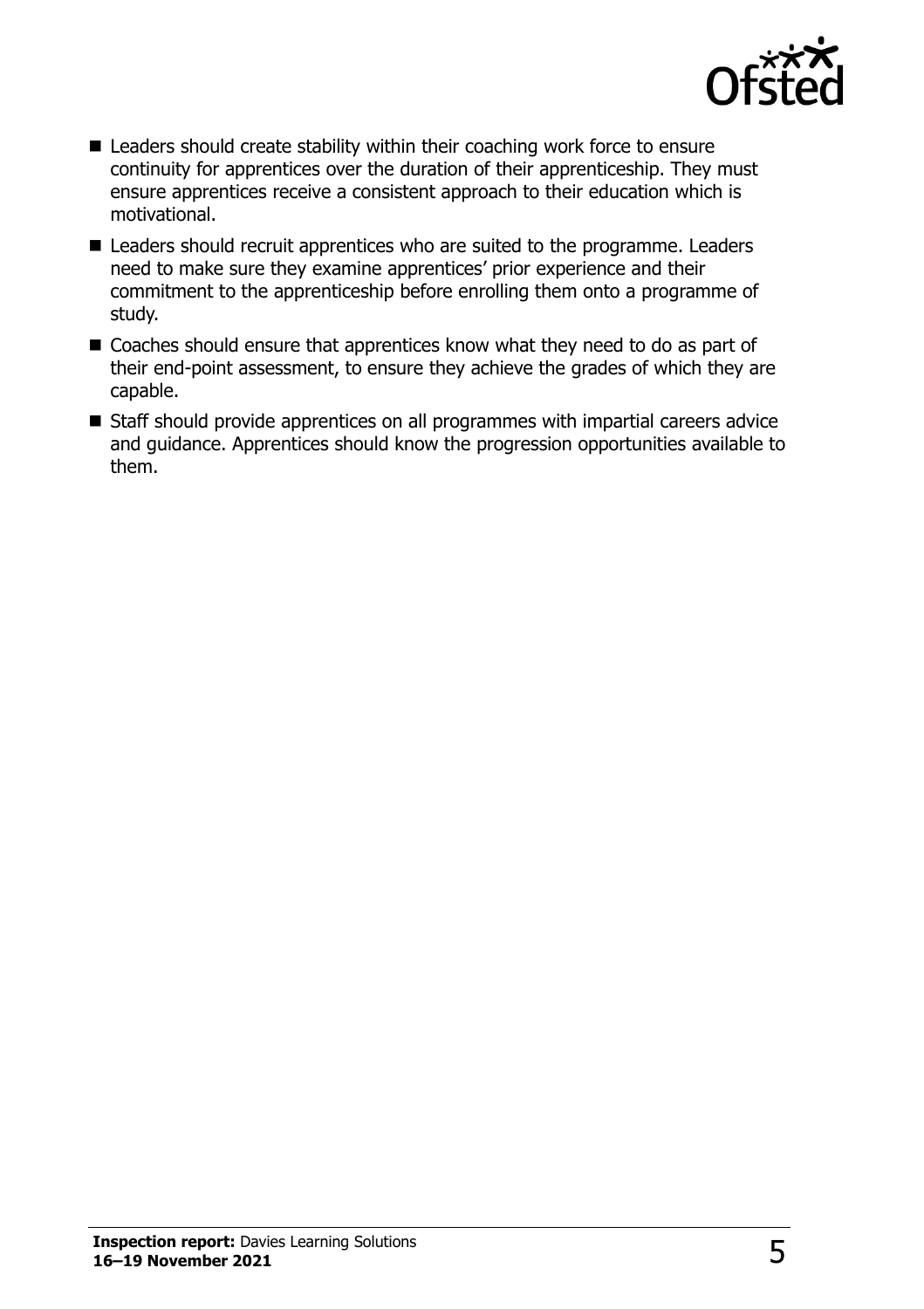

## **Provider details**

| Unique reference number     | 1276474                                    |
|-----------------------------|--------------------------------------------|
| <b>Address</b>              | 234-236 Broadway<br>Bexleyheath<br>DA6 8AS |
| <b>Contact number</b>       | 07702 957204                               |
| Website                     | https://davies-group.com/learning/         |
| <b>Principal/CEO</b>        | Craig Potter                               |
| <b>Provider type</b>        | <b>Private Provider</b>                    |
| Date of previous inspection | Not previously inspected                   |
| <b>Main subcontractors</b>  | Chartered Institute of Credit Management   |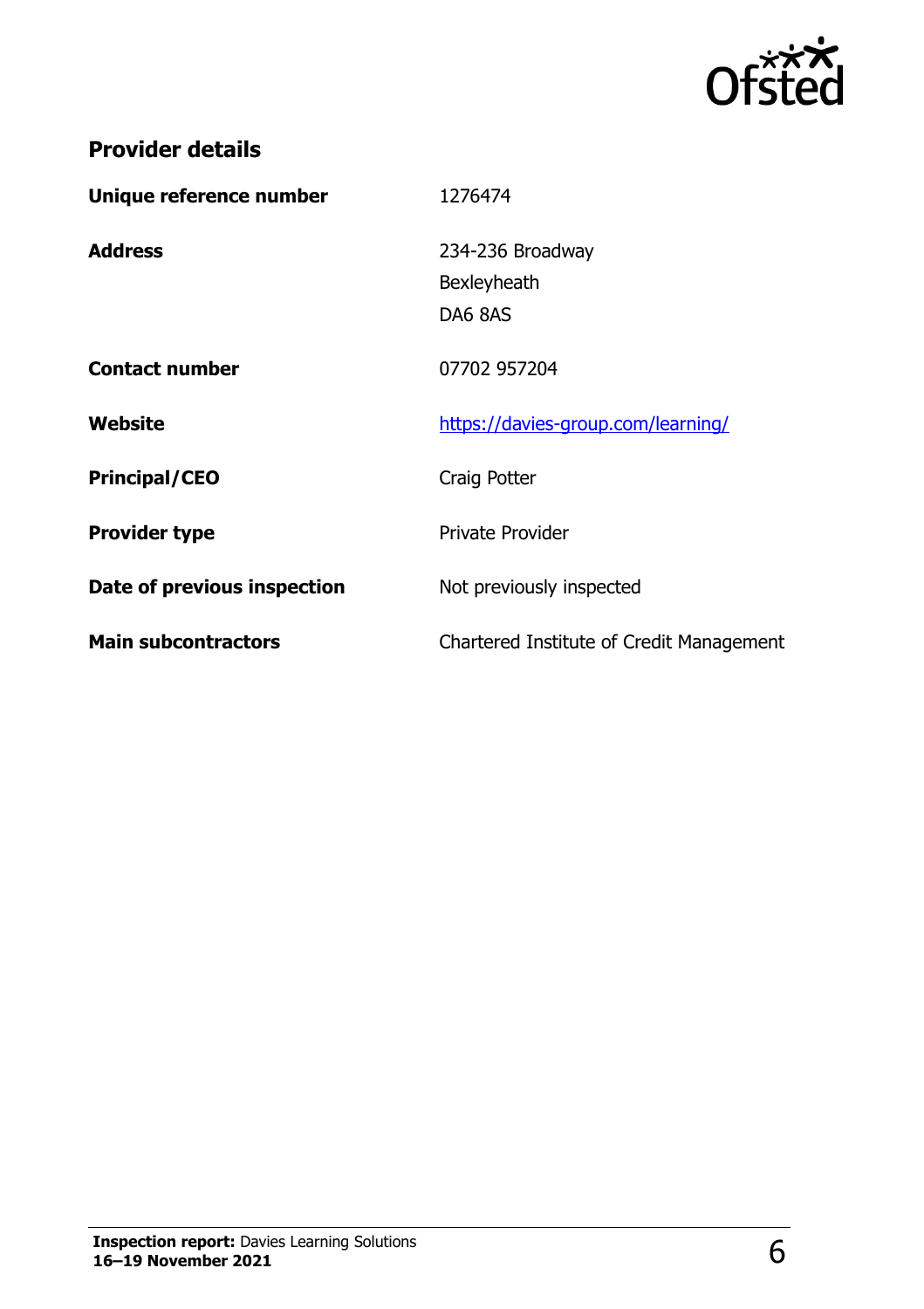

### **Information about this inspection**

The inspection team was assisted by the CEO, as nominee. Inspectors took account of the provider's most recent self-assessment report and development plans, and the previous inspection report. The inspection was carried out using the [further](http://www.gov.uk/government/publications/further-education-and-skills-inspection-handbook-eif)  [education and skills inspection handbook](http://www.gov.uk/government/publications/further-education-and-skills-inspection-handbook-eif) and took into account all relevant provision at the provider. Inspectors collected a wide range of evidence to inform judgements, including visiting learning sessions, scrutinising learners' work, seeking the views of learners, staff and other stakeholders, and examining the provider's documentation and records.

#### **Inspection team**

Bev Ramsell, lead inspector **Her Majesty's Inspector** Saher Nijabat **Her Majesty's Inspector** Ginny Bradwell **Ginny Bradwell Constant Constant Constant Constant Constant Constant Constant Constant Constant Constant Constant Constant Constant Constant Constant Constant Constant Constant Constant Constant Constant** Liz Gormley-Fleming and Ofsted Inspector Saskia Niderost **Case Contract Contract Contract Contract Contract Contract Contract Contract Contract Contract Contract Contract Contract Contract Contract Contract Contract Contract Contract Contract Contract Contract Co** Steve Battersby **Her Majesty's Inspector** Kanwaljit Dhillon **Canadia Constructs** Construction Of Sted Inspector